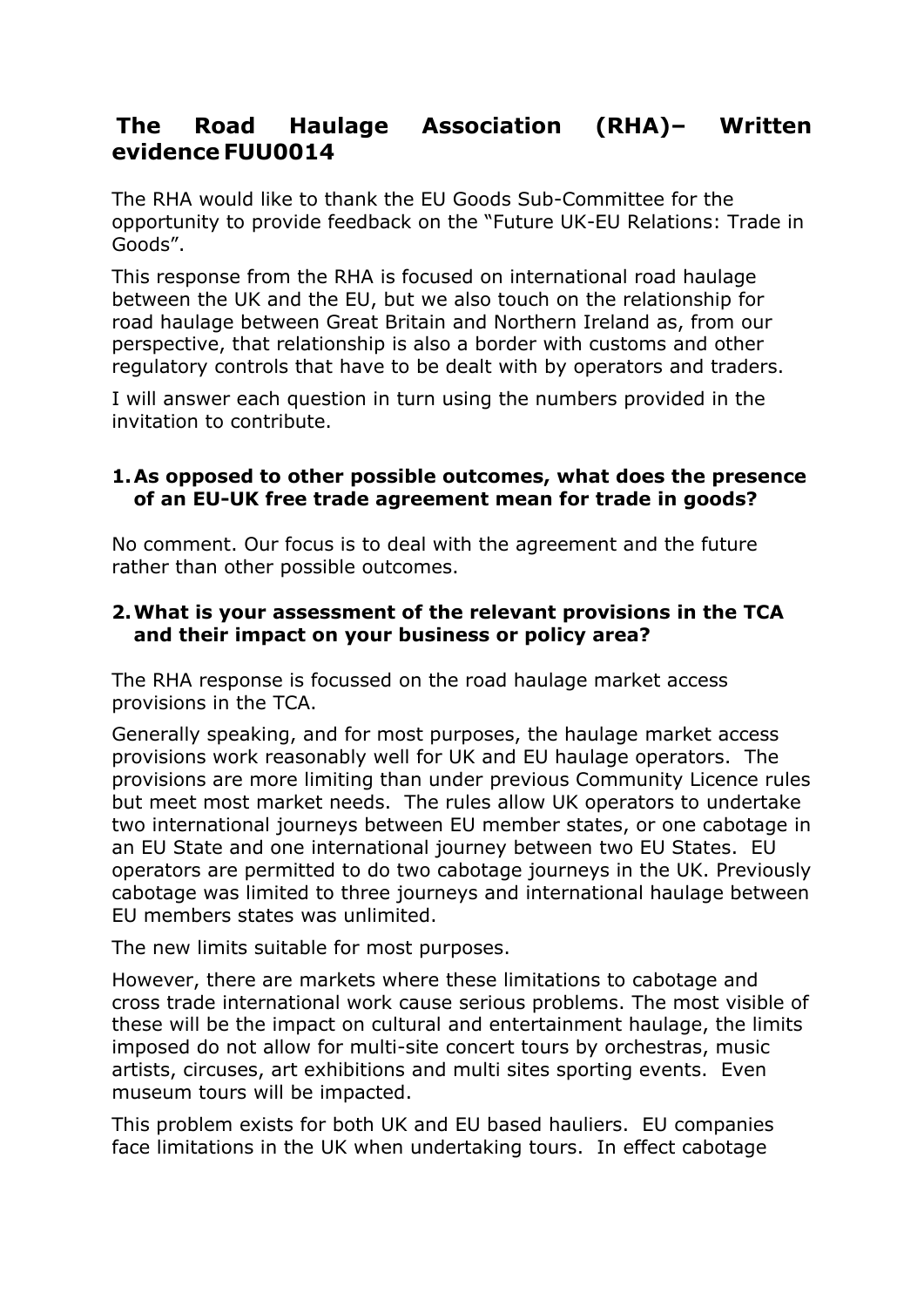rules limit any tour run with an EU operator to three sites in the UK, or limit a tour in the EU to two or three sites if run by a UK based operator.

These limitations will have a permanent effect on the ability to legally facilitate road haulage for major cultural multi-site events. We urge the UK and the EU to create a clear simple exemption from the trip limits imposed by the TCA for both UK and EU haulier's operating in each-others territory. If we fail to put in place adequate provisions to facilitate this we will find ourselves limiting the ability of artists and sports of all types in putting on multi-site events.

# **3.What do those provisions achieve?**

The current provisions of the TCA in terms of road haulage market access achieve a lot in that most goods transportation is adequately catered for. The limitation imposed by the TCA are tighter than the old EU rules, but broadly work.

#### **4.What, if any, challenges arise because of those provisions? How should these challenges be addressed and what support is needed, if any?**

Please refer to the answer to question 2. We need to work on an agreement between the UK and EU that allows unlimited road haulage for goods used in cultural and sporting events that are imported on a temporary basis (under ATA Carnets).

If we fail to address this we will find many cultural events (orchestras, circuses, sports events, music festivals, art exhibitions, operas, ballet) will be limited severely.

At the moment because of COVID these events are not taking place the problem is hidden. But they will come back, and cultural events will be very important for the people of the UK and the EU. This is urgent as planning is under way for such events later in 2021.

### **5.What do you identify as the most important issues that the TCA leaves for further negotiation? What would represent a bestcase resolution of these issues?**

A best-case solution for cultural goods would be to allow unrestricted market access for road haulage when carrying the equipment and material temporarily imported for cultural tours. Rules and limitations through customs ATA Carnet processes mean that the tours could continue for these goods without impacting wider market access limitations, but that will require agreement between the UK and the EU.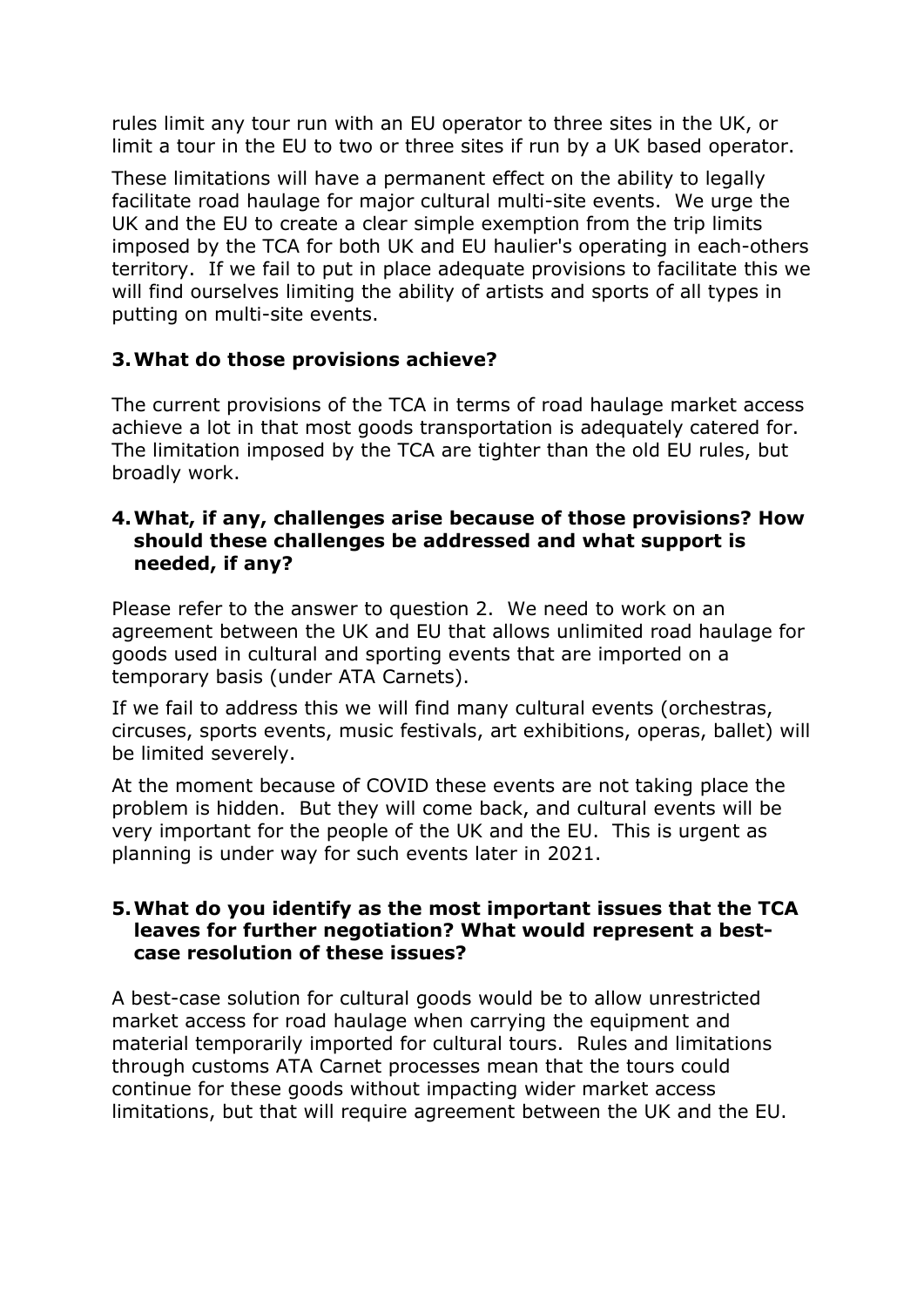### **6.Within the parameters of the TCA, what should the UK seek to accomplish with the EU in relation to your industry or policy area in the short, medium and long term?**

So far we have confined the answers to road haulage market access, but the reality is that there are many other areas that need to be addressed to improve the TCA.

The area with the largest problems encountered so far when crossing the border between the UK and the EU has been the movement of plant and animal products. Problems with Sanitary and Phytosanitary (SPS) checks & bureaucracy has become most apparent in recent weeks.

The relationship between Great Britain and Northern Ireland and the rules in place governing the movement of SPS goods are not fit for purpose for an internal border. The rules are designed to protect the EU single market, what they don't do effectively is allow a fully functional internal relationship between Great Britain an Northern Ireland.

Major simplification and rationalisation of the rules for the Great Britain -Northern Ireland transport of plant and animal goods should be an objective for all, for the UK, Northern Ireland and Irish Governments as well as the European Union.

Our view is that the benefits of the current restrictions are far outweighed by the costs imposed by the current rules.

We are seeing increasing evidence of issues arising from rules of origin, at this stage it is very difficult to be exact because so many people are dealing with new rules with which that they are unfamiliar. It may be the case that this will bed-down over time as people become familiar with the complexities and limitations imposed by the rules, it is something that will need to be watched and assessed over coming months.

Finally, the RHA would just like to say that the logistics industry is focused on serving its customers to the best of its ability. In essence that means we have to work within the rules and laws provided to us. Where we see unnecessary and disproportionate problems we will raise the issues appropriately, but we also recognise that the relationship between the UK and the EU has changed and we as an industry, along with our customers, have to change and adapt to the new regulatory environment we find ourselves in.

We recognise that wholesale change to the TCA is an unrealistic aspiration, but that should not prevent us all seeking improvements. An evolution of the TCA should be possible. The TCA, and indeed the Northern Ireland protocol, should be viewed as living documents, adapting rules and regulations over time to deal with the practical problems we face for the benefit of all parties.